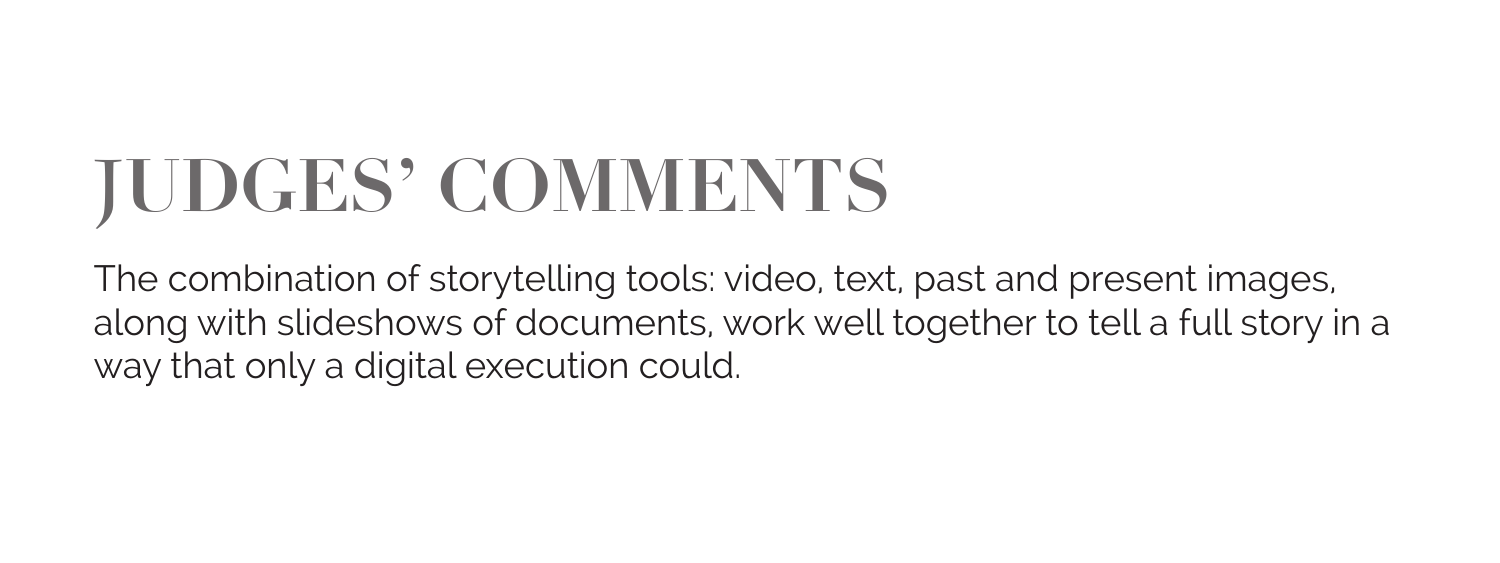

 $\bigotimes$  SAIT  $\frac{S\text{outhera} \text{ Alberta}}{S \text{of Technology}}$ 

THE MAGAZINE FOR SAIT ALUMNI



 $\blacktriangleright$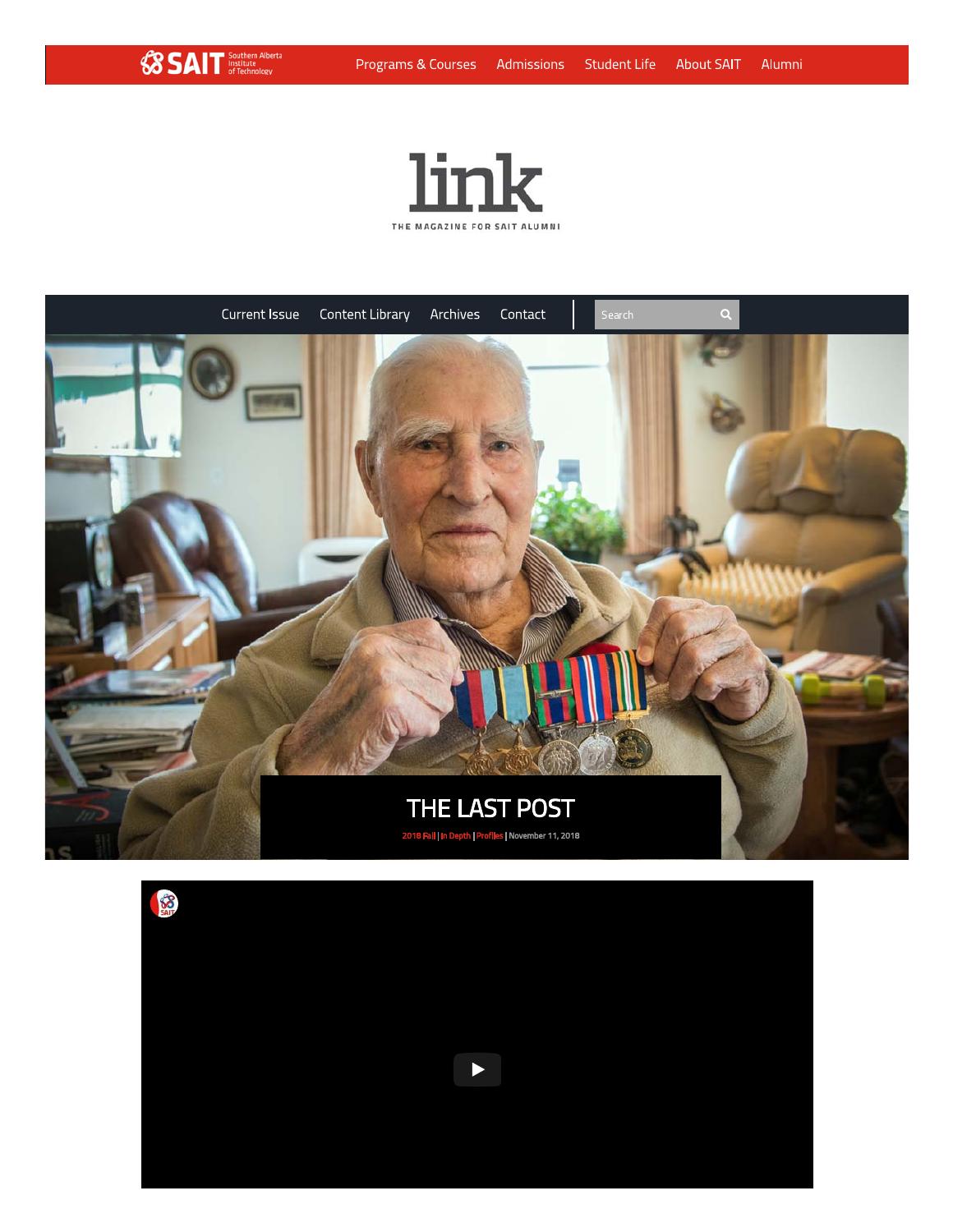A familiar moment of silence, then a trumpet sounds to honour the lives of fallen soldiers - each Remembrance Day these rituals remind us of and stories of war, loss and sacrifice. While the history of the Second World War has been documented in great detail, many personal stories are left untold, and countless others have vanished with the dead.

"You know, over the years, these stories have been missed and [veterns have] been reticent for so long without about saying them," says Winston Churchill Parker, 100year-old rancher, SAIT alumnus and Second World War veteran. "So over the last few years the [Royal Canadian] Legion has been telling us, 'If you don't tell your stories now, they're gone forever."

#### Saddles and service

Despite his age, Parker carries a physical strength and accounts his life in vivid detail, both in person and in his biography Saddles and Service, written by close friend and fellow SAIT grad, Elaine Taylor Thomas (Journalism  $'74$ ).

"Elaine said she'd like to write my life story and I hummed and hawed, but finally we decided to do it," Parker explains.

"I couldn't get my heart into it. I didn't treat her very good in the first few months because I just couldn't get to work on it.

"I didn't think my stories were worth telling. Too many people have better stories than me."

Parker was 94-years-old when the book was

published in 2011. It traces his childhood, his service in the Second World War and his life as a rancher afterwards. Parker and Thomas also set up an endowment fund at SAIT. Financed by the proceeds of the book, the fund supports the Saddles and Service student award. Their endowment reached \$30,000 this year.

Parker says the decision was made to support SAIT students because of their shared history with the Institute.



Saddles and Service author Elaine Taylor Thomas (Journalism '74) with Winston Parker (Tractor '39) at a book signing in 2011. Photo courtesy Winston Parker.



Winston Parker enlisted in the Royal Canadian Airforce (RCAF) in 1939. He graduated as aircrew and was sent overseas in 1941. Photo courtesy Winston Parker, as published in his biography, "Saddles and Service."



| News        |
|-------------|
| In Depth    |
| Innovation  |
| Profiles    |
| Class Notes |



Manage your subscription

Send your comments

Send a Classnote

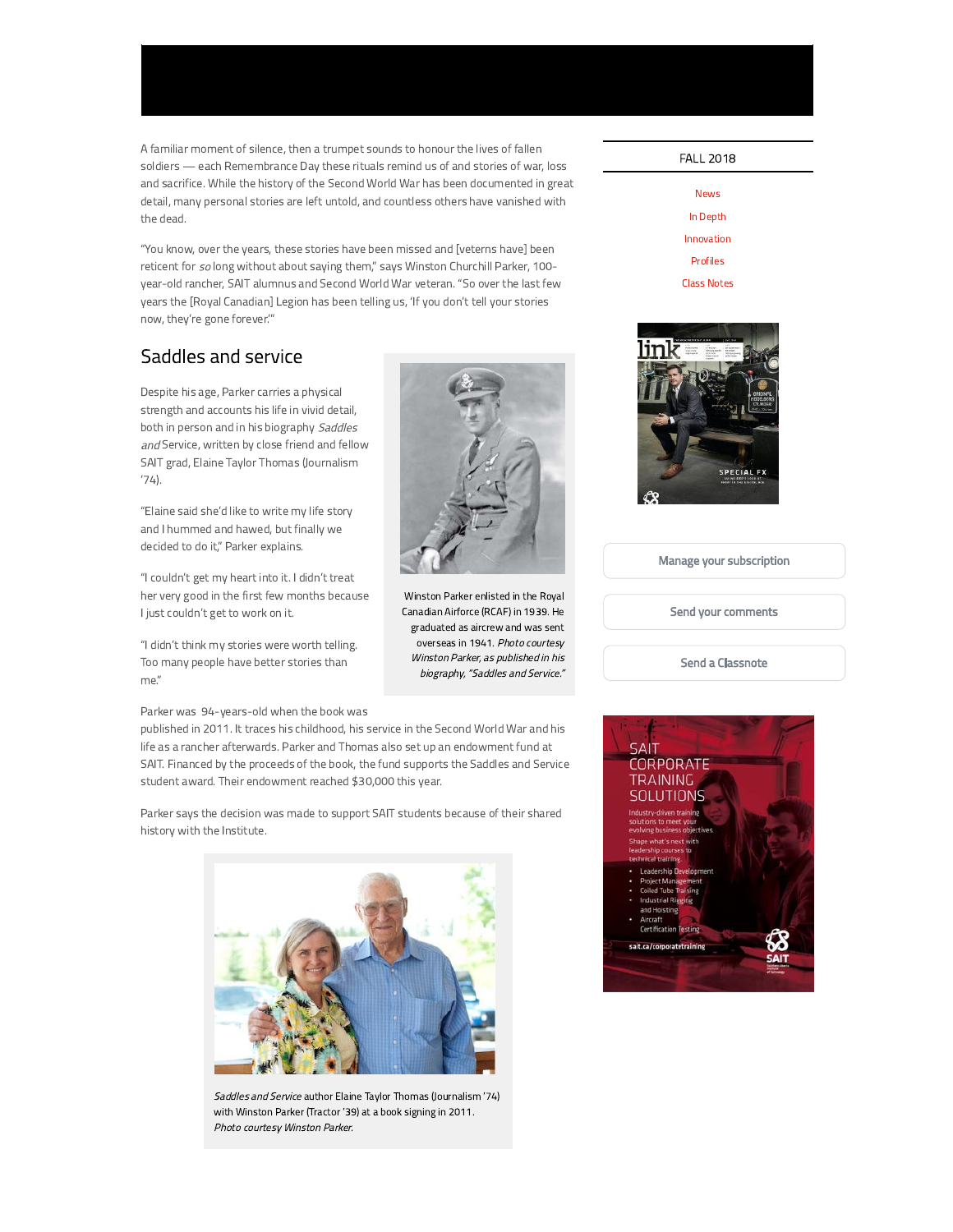#### From Tech to war

As a teen, Parker studied in the Tractor program at SAIT, then called the Provincial Institute of Technology and Art (PITA) and referred to by many as Tech.

"I was born and raised at a time when everybody was sharp on horses and suddenly they started switching to tractors," Parker says. "Most of our fathers couldn't tell you how to adjust anything on a tractor. I knew nothing about internal combustion engines, so I went to SAIT and that was a great help. I met some fellas and we became friends and now I'm the last one left."

# Winston Parker in the Tech-Art Record yearbook, 1938-39 **1 GO, FROM THOSE WHO STAY** TRACTOR

Image 1 of 3 Winston Churchill Parker graduated from the Tractor program at the Provincial Institute of Technology and Art (PITA), now SAIT, in 1939.

Parker graduated from PITA in 1939, the same year Britain and France declared war on Germany. He and his childhood friend Bill Wallace enlisted in the Royal Canadian Air Force (RCAF), hoping to follow in the footsteps of their idol Wilfrid Reid "Wop" May, the legendary Canadian aviator who flew in the First World War.



Winston Parker's best friend, Bill Wallace. Bill died the day before he and Winston were scheduled to reunite. In his biography, Parker says it was one of the saddest days of his life. Photo courtesy Winston Parker, as published in "Saddles and Service."

"Wop was a friend of ours. I had known him since I was a kid and he's one of the great heroes of Canada, so I was quite intrigued by this great ace. A kid is really influenced by that," Parker says.

As part of his training for war, Parker spent three months at the No. 2 Wireless School, housed on PITA campus, before he attended bombing and gunnery school. The No. 2 Wireless School was one of four schools set up by the British Commonwealth Air Training Plan in Canada.

#### Missing in action

Parker was sent overseas in June 1941. On his 13th bombing mission, he was declared missing in action after his plane was hit by German fighters.

He spent the next three years as a prisoner of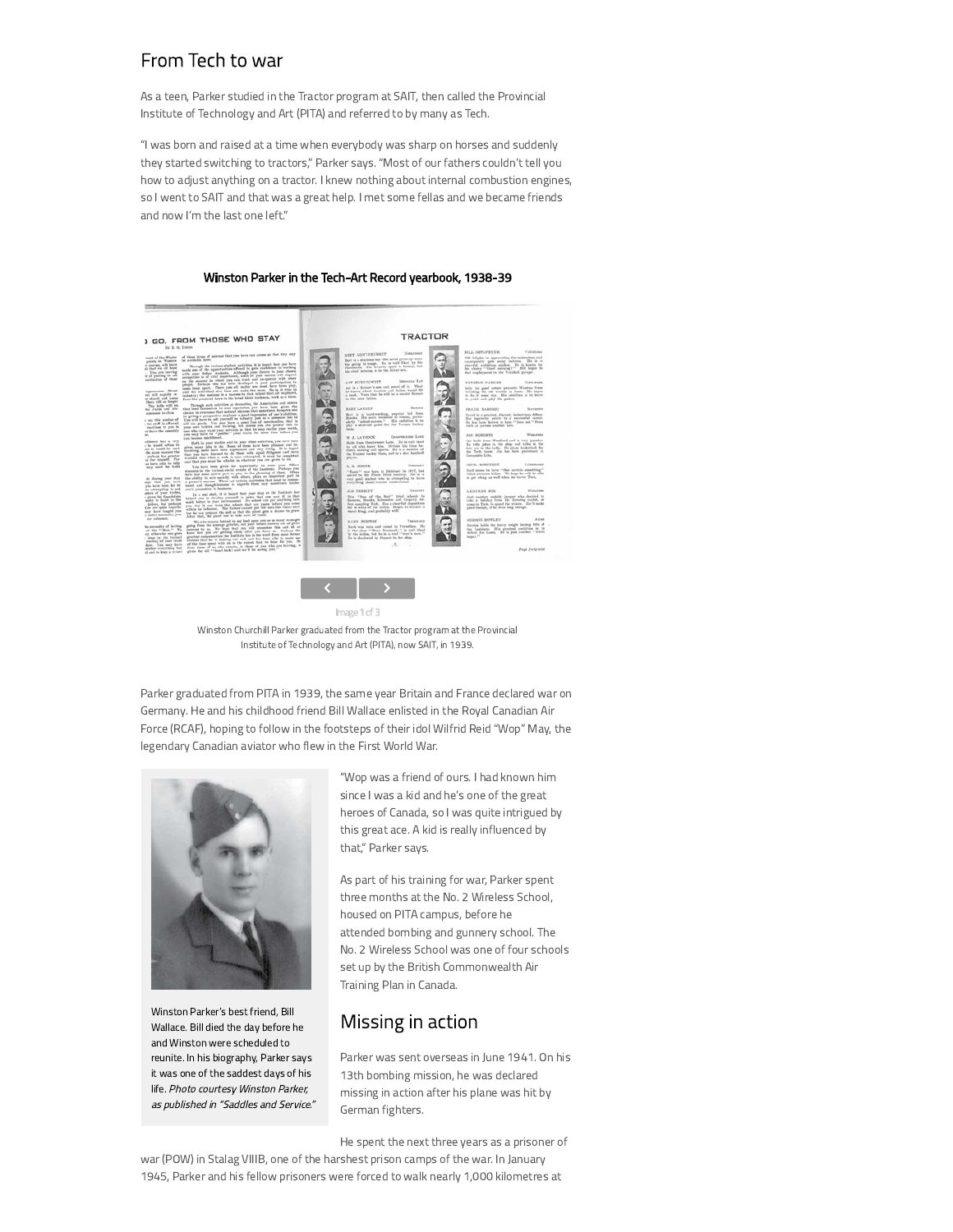gunpoint in a march that is documented in his biography as one of the longest and cruelest in the history of the Second World War.

"We were down to desperate and we were dying every day," he says. "I'm one of the lucky ones. I made it."



#### Sergeant Winston Parker missing in action

After being liberated by the American army, Parker returned home and bought a ranch. He later took a photography course at SAIT, a hobby he continues to enjoy and talk about with great enthusiasm.

It seems Parker's pursuit of a generous and passionate life is why he thrives in spite of challenging memories and great loss.

"I haven't lived the war over and over again like so many people. I came home and became a rancher and that's what I liked and loved doing. The war was put in the background as much as I could. But I thought of the fellas.



Official photos taken by RCAF photographers to use for recruitment. From left to right: Sergeant -Air Gunner Lloyd Willigar, Sergeant - Wireless Operator Jimmy Paton, Pilot Officer Richard Lang,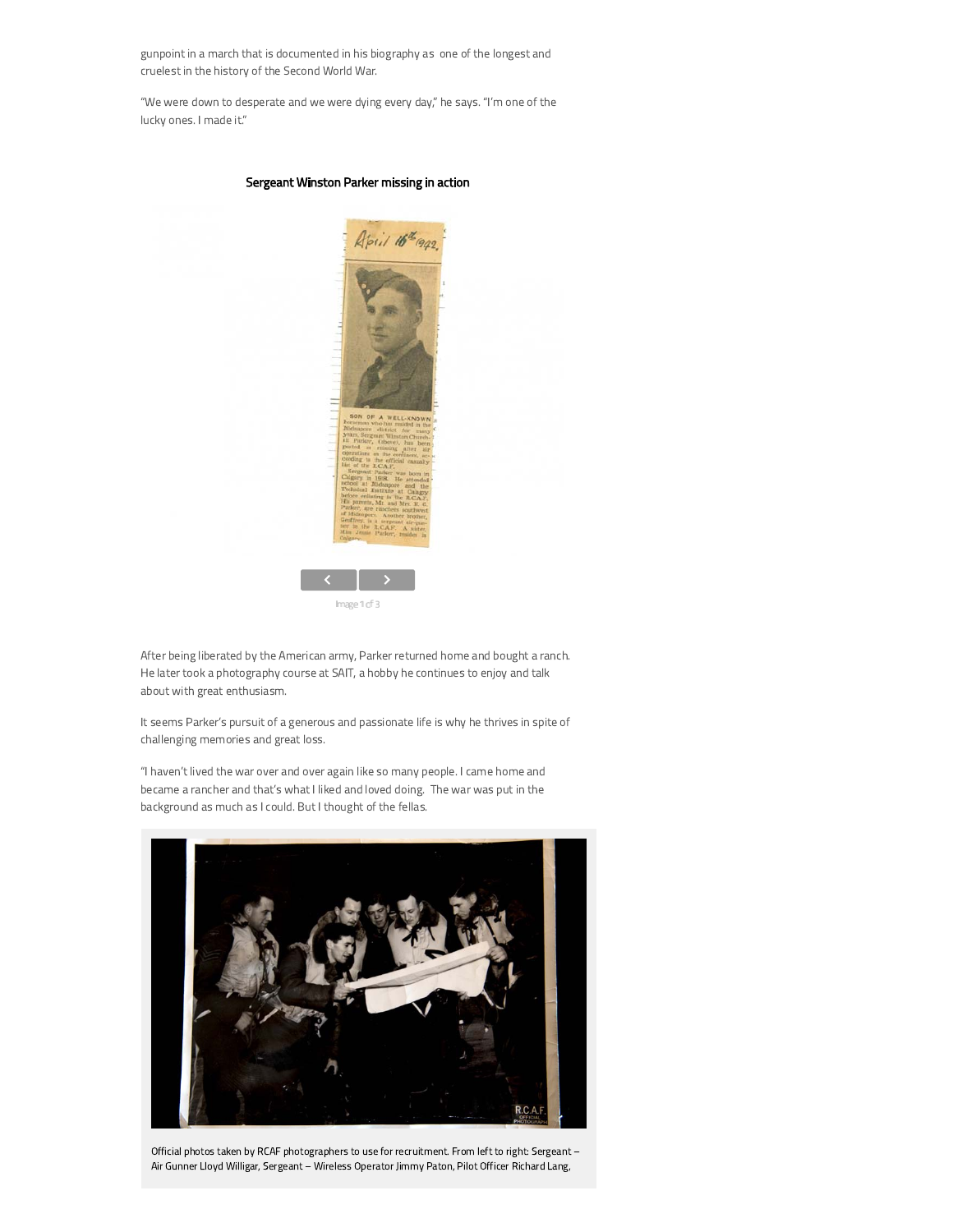Sergeant - Pilot C. Stanley, Pilot Officer T. E. Pilkington, Sergeant - Air Gunner Winston Parker. Photo courtesy Winston Parker.



Saddles and Service: Winston Parker's Story by Elaine Taylor Thomas was first published in 2011. Proceeds from the book support the Saddles and Service Student Award in support of SAIT students.

 $\left\langle \cdot \right\rangle$ 

"There's so many of our friends who didn't make it, and they paid for their lives, so that we have the freedom we've got," Parker says.

"I used to talk at the schools and one day [the students] asked me, 'What do you think of when it's Remembrance Day?' I said, 'One thing I remember is when prisoners died out there in Germany in the prison camp - they'd have a funeral on a cold miserable evening, you'd be out there in the woods, the Last Post [was played and it] sounded so lonely - I think of that.

"And the other thing I think of is my friends- two crew members who got killed - and I can't help but think, 'Why am I here, but they're not."

This Remembrance Day, Parker will lay a wreath at a memorial service in Okotoks, where he lives, in honour of those who fought with him.

Saddles and Service can be purchased online, with proceeds supporting SAIT students.

 $\mathbf{F}$ 

TEXT, PHOTOS AND VIDEO BY ASHLEY NAUD, WITH FILES FROM SADDLES AND SER







#### O COMMENT